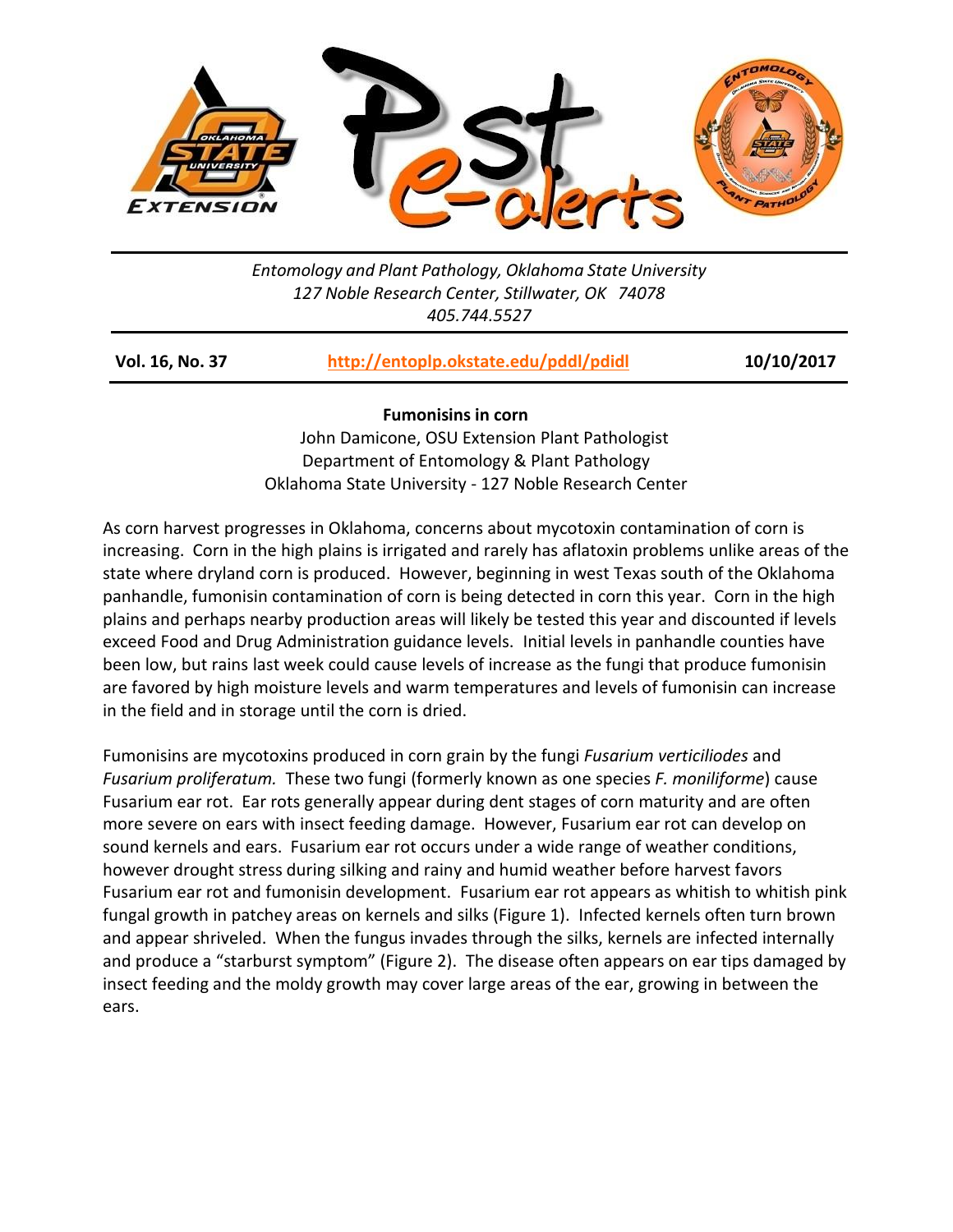



Figure 1: Fusarium ear rot (right) compared to healthy ears (left). Figure 2: Fusarium ear rot with "starburst" symptom.

Fumonisins are a recently discovered group of mycotoxins, toxins produced by fungi growing on and in grains and other agricultural products. The toxins were described in the late 1980s following horse deaths resulting from consumption of moldy corn. Aflatoxin, produced by the fungus *Aspergillus flavus* is a more well-known and toxic mycotoxin. Fumonisins occur as a group of over 12 related compounds produced by the *Fusarium* species with toxins B1, B2, and B3 being the most common. Mycotoxin tests that refer to "total fumonisins" evaluate B1, B2, and B3 fumonisin forms. Horses and swine are most sensitive to fumonisins. Fumonisins have been linked to neurological disease in horses, lung disease in swine, and elevated rates of esophageal cancer in South Africa. In feeding studies with laboratory animals, fumonisin resulted in liver cancer and the mycotoxin is classified as a possible human carcinogen. The US Food and Drug administration has set guidence levels for total fumonisins in corn (Table 1). Note that the levels are in parts per million compared to aflatoxin which is 20 parts per billion for human foods. The most sensitive species are horses and hogs while poultry and cattle are least sensitive.

| human foods                       | $2-4$ ppm                   |
|-----------------------------------|-----------------------------|
| horses and rabbits                | 5 ppm, $\leq$ 20% of diet   |
| hogs and catfish                  | 20 ppm, $\leq 50\%$ of diet |
| breeding cattle, breeding poultry | 30 ppm, ≤50% of diet        |
| cattle for slaughter              | 60 ppm, $\leq$ 50% of diet  |
| poultry for slaughter             | 100 ppm, ≤50% of diet       |
| all other livestock and pets      | 10 ppm, $\leq 50\%$ of diet |

**Table 1.** FDA guidance levels for total Fumonisins (B1+B2+B3)

The conditions that favor fumonisin production are poorly understood. Not all isolates of the fungi that cause Fusarium ear rot produce fumonisin. Furthermore, levels of damaged grain in a sample do not always correlate with fumonisin levels. Silk cuts in corn kernels apparently allow entry of the fungus into kernels where fumonisins can be produced without the appearance of severe grain damage. Testing of corn is required accurately assess fumonisin levels before corn goes into storage. Crop insurance apparently covers fumonisin discounts, however it is important to prove that the contamination occurred in the field and not in storage. Corn growers should be in close communication with crop insurance representatives if fumonisin contamination is suspected.